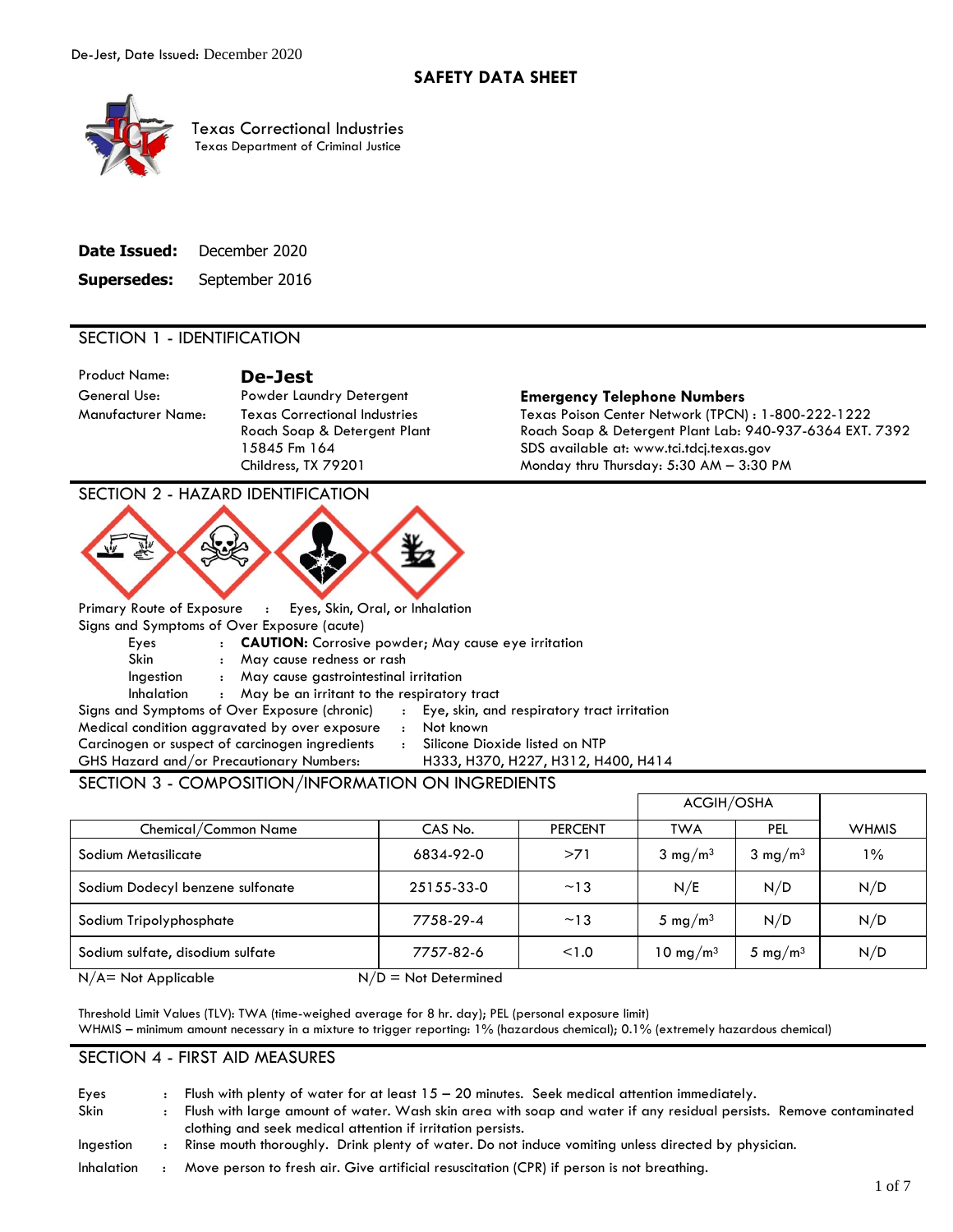# SECTION 5 - FIRE FIGHTING MEASURES

| Flammable Limit<br>Physical Hazard<br>Extinguishing Media<br>Fire Extinguishing Procedure | : N/A<br>Corrosive<br>Water, Foam, Dry Chemicals, or Carbon Dioxide<br>Use of respiratory equipment is recommended in enclosed areas; avoid breathing dust |
|-------------------------------------------------------------------------------------------|------------------------------------------------------------------------------------------------------------------------------------------------------------|
| Fire and Explosive Hazard                                                                 | None                                                                                                                                                       |

## SECTION 6 - ACCIDENTAL RELEASE MEASURES

Steps to be taken if released or spilled : Sweep all materials practical for salvage or disposal. Rinse residue with water.

# SECTION 7 - HANDLING AND STORAGE

- Store in a cool, dry (avoid moisture), ventilated area
- Avoid breathing dust
- Do not get in eyes, on skin, or clothing
- **•** Wash thoroughly after handling
- Do not store in aluminum containers; flammable hydrogen gas may be generated.

# SECTION 8 - EXPOSURE CONTROLS/PERSONAL PROTECTION

| Respiratory Protection  |              | : None required with normal use              |
|-------------------------|--------------|----------------------------------------------|
| Ventilation Requirement | $\mathbf{r}$ | Local exhaust; Maintain adequate ventilation |
| Protective Gloves       |              | : Yes; rubber or neoprene                    |
| Eye Protection          |              | : Chemical goggles                           |

## SECTION 9 - PHYSICAL AND CHEMICAL PROPERTIES

| Specific Gravity $(g/ml)$ |                  | : N/A                                |
|---------------------------|------------------|--------------------------------------|
| Solubility in Water       |                  | : Complete                           |
| pH (1% aqueous solution)  | $\ddot{\bullet}$ | ≈12.8                                |
| <b>Boiling Point</b>      |                  | : N/A                                |
| Appearance and Odor       |                  | : White to off white granular powder |

## SECTION 10 - STABILITY AND REACTIVITY

| Hazardous Decomposition | : Oxides of carbon and sulfur                             |
|-------------------------|-----------------------------------------------------------|
| Stability               | – Stable                                                  |
| Incompatibility         | With strong acids and oxidizing agents – bleaching agents |

 NOTE: The C### notation (below) refers to a principal component based on the In the event of an accident, notify the Poison Control Center for more information. amounts present in the product which may involve trade secret chemicals.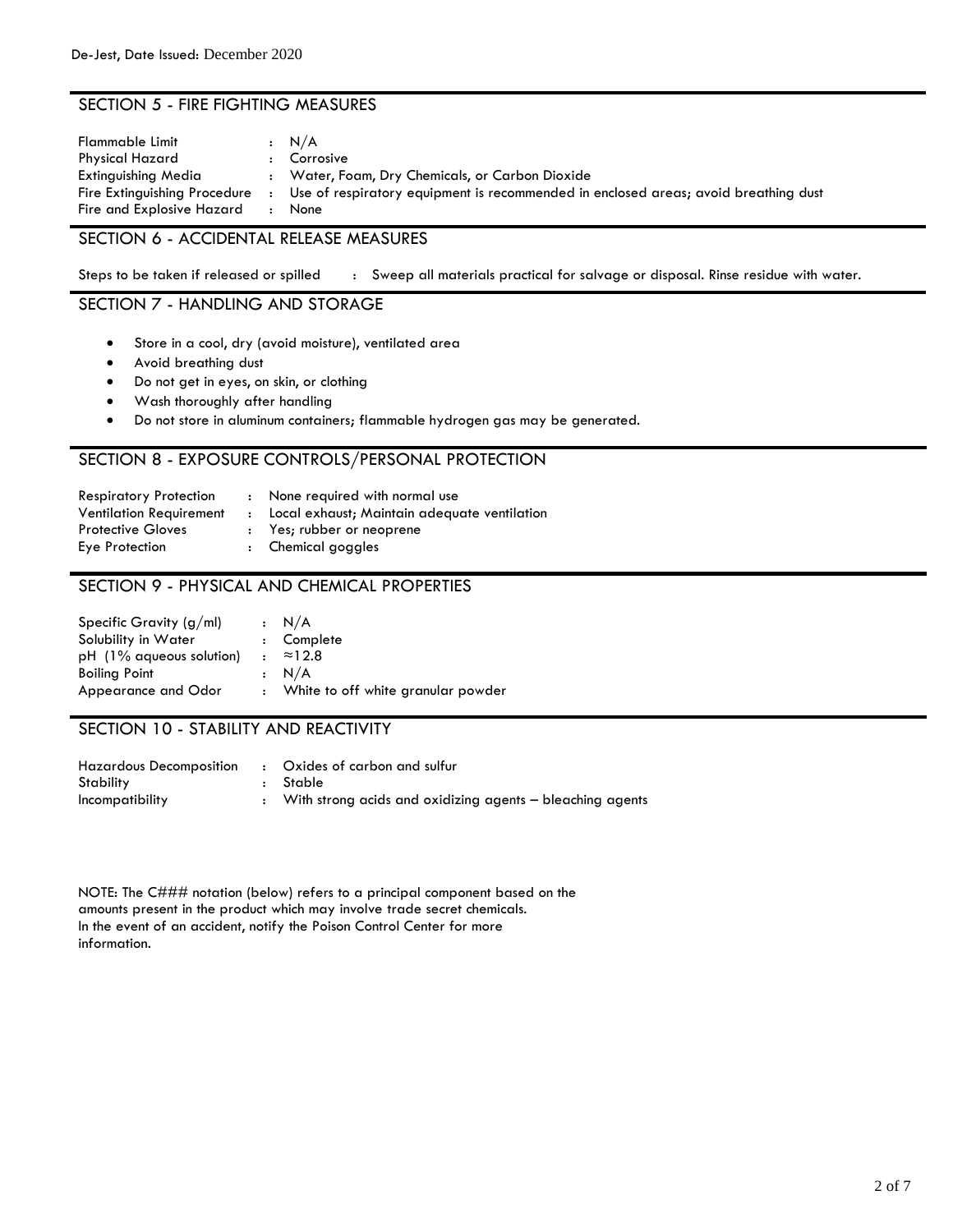# SECTION 11 – TOXICOLOGICAL INFORMATION

C056

| <b>IRRITATION DATA:</b>                                       | 250 mg/24 hour(s) skin-human:<br>250 mg/24 hour(s) skin-rabbit:<br>250 mg/24 hour(s) skin-guinea:                                                                                                                                                                                                                                                                                                                                                                                                                                                                                                                                                                                                                                                                                                                                           | severe;<br>severe;<br>pig moderate |
|---------------------------------------------------------------|---------------------------------------------------------------------------------------------------------------------------------------------------------------------------------------------------------------------------------------------------------------------------------------------------------------------------------------------------------------------------------------------------------------------------------------------------------------------------------------------------------------------------------------------------------------------------------------------------------------------------------------------------------------------------------------------------------------------------------------------------------------------------------------------------------------------------------------------|------------------------------------|
| <b>TOXICITY DATA:</b><br>Sodium Metasilicate                  | Component LD50 Oral: 600 mg/kg (Rat)                                                                                                                                                                                                                                                                                                                                                                                                                                                                                                                                                                                                                                                                                                                                                                                                        |                                    |
| <b>ACUTE TOXICITY:</b>                                        | Sodium metasilicate can produce caustic burns<br>(i.e., colliquative necrosis) and induce<br>hypocalcemia by binding calcium.<br>Oral administration of sodium metasilicate to<br>rats and mice (1153 and 770 mg/kg,<br>respectively) produced ulceration or bleeding<br>in the stomach, duodenum, and small intestine.<br>Oral doses of a 20% solution (464, 1000, 2150,<br>and 4640 mg/kg produced gasping, dyspnea,<br>acute depression, and/or nasal discharge at<br>1000 mg/kg; and the highest dose caused death.<br>Injection of a neutralized 2.0% sodium<br>metasilicate solution (1200 mg/kg on day 1 and<br>800 mg/kg on days 2 and 3) decreased rat<br>spleen weight by 60% and increased kidney<br>weight. Microscopic lesions of the lymphatic<br>tissues and cellular damage in the intestinal<br>mucosa were also observed. |                                    |
| <b>CHRONIC TOXICITY:</b>                                      | No data were available regarding chronic<br>exposure, reproductive or teratological<br>effects, or carcinogenicity tor sodium<br>metasilicate.                                                                                                                                                                                                                                                                                                                                                                                                                                                                                                                                                                                                                                                                                              |                                    |
| CARCINOGENICITY:                                              | This product is not classified as a carcinogen<br>by NTP, IARC or OSHA.                                                                                                                                                                                                                                                                                                                                                                                                                                                                                                                                                                                                                                                                                                                                                                     |                                    |
| MUTAGENIC DATA:                                               | In assays using Bacillus subtilis strains<br>without metabolic activation, sodium<br>metasilicate (0.005-0.5M) was not genotoxic.                                                                                                                                                                                                                                                                                                                                                                                                                                                                                                                                                                                                                                                                                                           |                                    |
| C061                                                          |                                                                                                                                                                                                                                                                                                                                                                                                                                                                                                                                                                                                                                                                                                                                                                                                                                             |                                    |
| LD50 (oral, rat):<br>LD50 (oral, rat):<br>LD50 (oral, mouse): | 6500 mg/kg $(8)$<br>3900 mg/kg (9, unconfirmed)<br>3210 mg/kg (9,10 unconfirmed)                                                                                                                                                                                                                                                                                                                                                                                                                                                                                                                                                                                                                                                                                                                                                            |                                    |
| Skin Irritation (rabbit, guinea pig):                         | Negligible irritation and no visible tissue damage<br>was observed after a 50% solution<br>was applied to intact and abraded skin.(I)                                                                                                                                                                                                                                                                                                                                                                                                                                                                                                                                                                                                                                                                                                       |                                    |
| Effects Of Long-Term Ingestion:                               | Kidney damage was observed in rats fed a diet<br>containing 2% or IO% sodium tripolyphosphate for<br>one month, but not in animals fed 0.2%.(I0) Kidney<br>damage was also observed in rats fed 3% sodium<br>tripolyphosphate for 6 months and 5% for 2 years.<br>No detectable toxic effects were observed following<br>ingestion of 1.8% in the diet for 6 months and 05%<br>for $2$ years.(10)                                                                                                                                                                                                                                                                                                                                                                                                                                           |                                    |
| Additional toxicological information:                         | No classification data on carcinogenic properties of                                                                                                                                                                                                                                                                                                                                                                                                                                                                                                                                                                                                                                                                                                                                                                                        |                                    |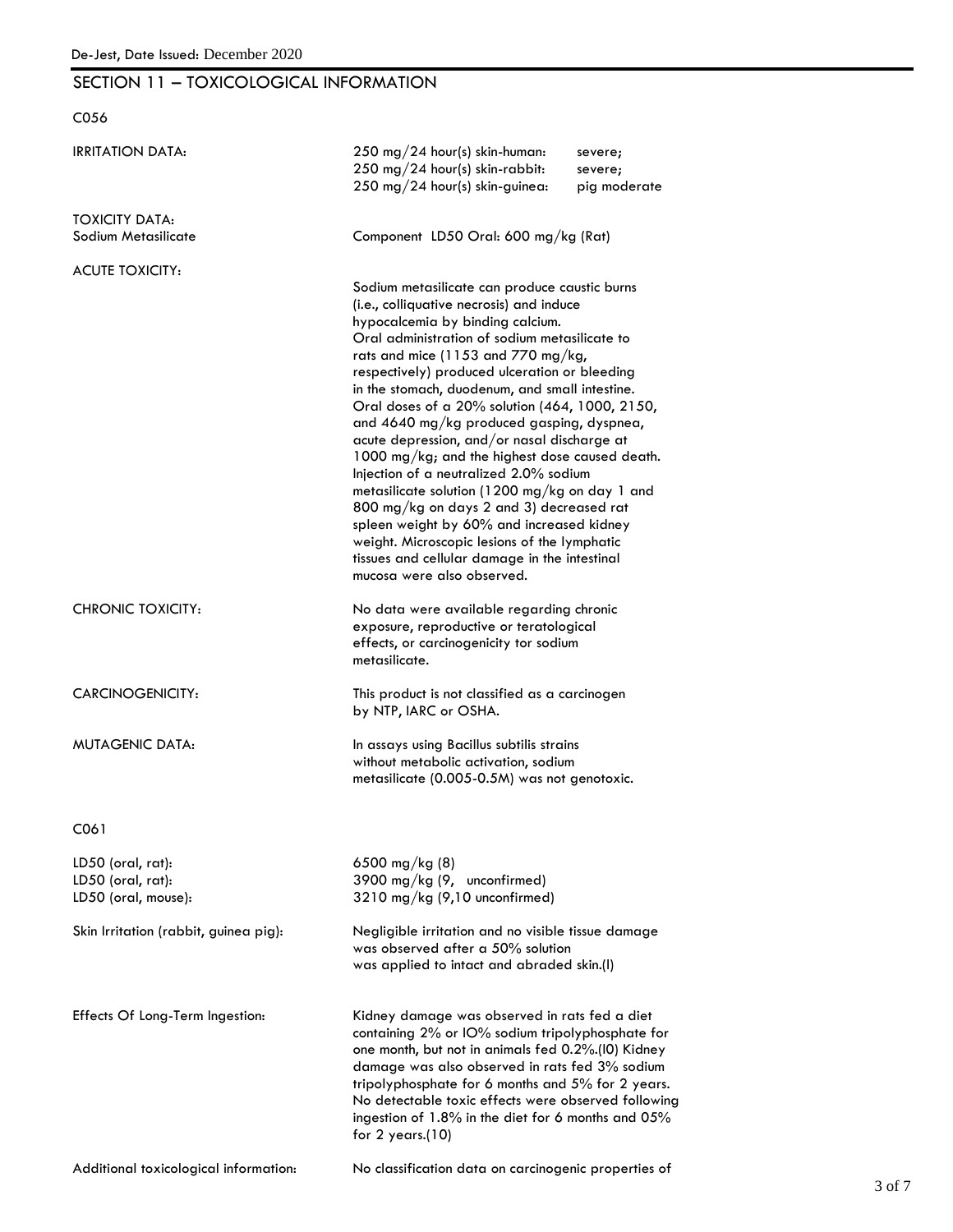this material is available from the EPA, IARC, NTP, OSHA or ACGIH.

#### C117

| Component LD50 Oral: | Sodium sulfate 10000 mg/kg (Rat) |
|----------------------|----------------------------------|
| Eyes:                | Eye irritation                   |
| Skin:                | Skin irritation                  |
| Ingestion:           | Unknown                          |
| Inhalation:          | Unknown                          |
| Chronic Toxicity:    | No information available         |
| Carcinogenicity:     | Product is not listed.           |
| Hazard Type:         | Skin/Eye irritant.               |
|                      |                                  |

#### SECTION 12 – ECOLOGICAL INFORMATION C056

| ECOTOXICITY DATA:<br>moderate toxicity to aquatic organisms. | Aquatic Toxicity: This material has exhibited                            |
|--------------------------------------------------------------|--------------------------------------------------------------------------|
| <b>FATE AND TRANSPORT:</b>                                   |                                                                          |
| <b>BIODEGRADATION:</b><br>biodegradation.                    | This material is inorganic and not subject to                            |
| PERSISTENCE:<br>environment.                                 | This material is believed to persist in the                              |
| <b>BIOCONCENTRATION:</b><br>in organisms.                    | This material is not expected to bioconcentrate                          |
| <b>ADDITIONAL ECOLOGICAL</b><br><b>INFORMATION:</b>          | This material has exhibited slight toxicity to<br>terrestrial organisms. |
| C061                                                         |                                                                          |
| N/A                                                          |                                                                          |
| C117                                                         |                                                                          |

Component : Sodium sulfate: Water Flea  $EC5O = 2564$  mg/L 48 h  $EC5O = 4547$  mg/L 96 h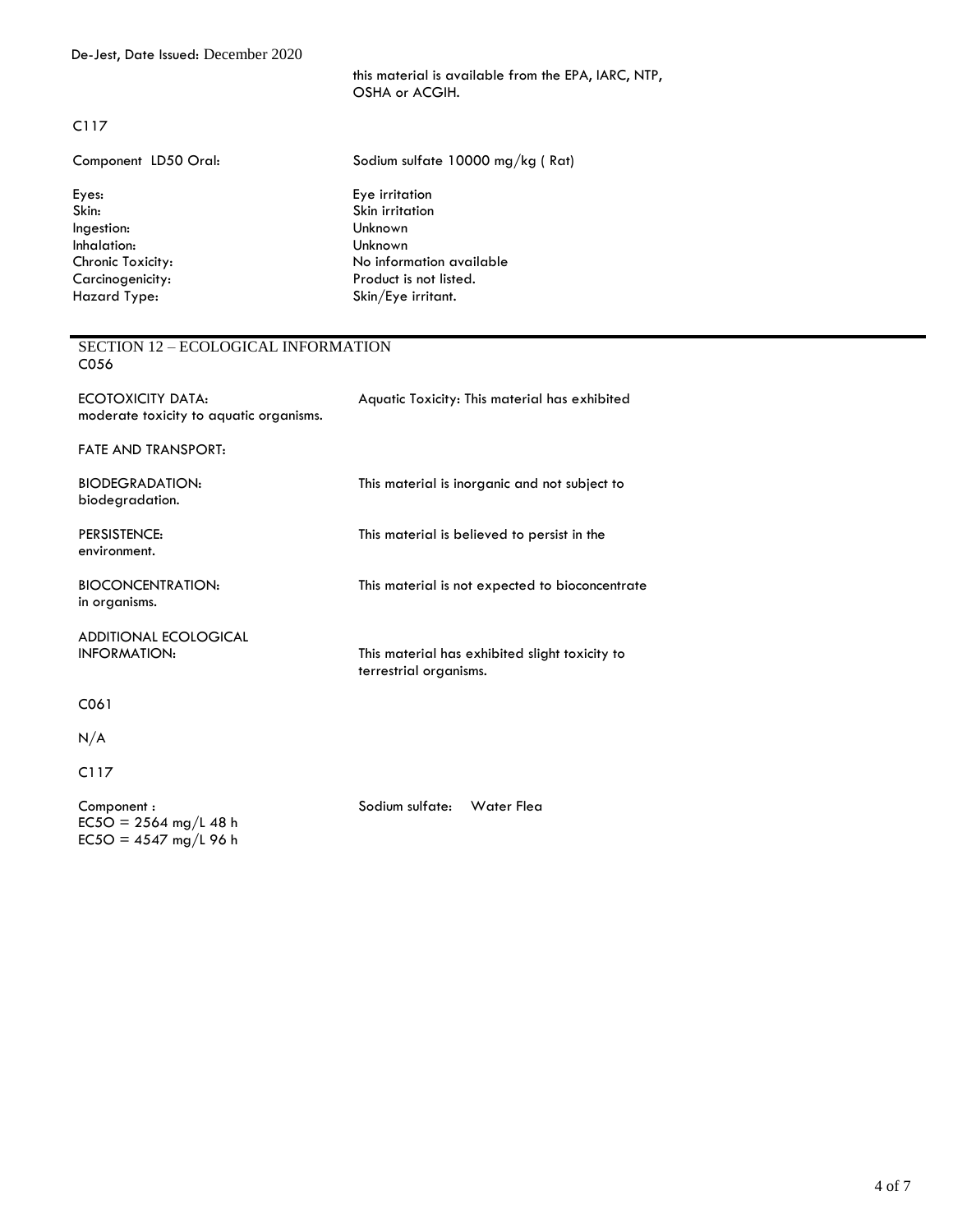| SECTION 13 - DISPOSAL CONSIDERATIONS<br>C056                                                                               |                                                                                                                                                                                                                                                                                                   |
|----------------------------------------------------------------------------------------------------------------------------|---------------------------------------------------------------------------------------------------------------------------------------------------------------------------------------------------------------------------------------------------------------------------------------------------|
|                                                                                                                            | Reuse or recycle if possible. Dispose in<br>accordance with all applicable regulations.<br>May be subject to disposal regulations: U.S.<br>EPA 40 CFR 261. Hazardous Waste Number(s):<br>D002 (Corrosive).                                                                                        |
| C061                                                                                                                       | Review federal, provincial and local government<br>requirements prior to disposal. Store material for<br>disposal as indicated in Storage Conditions.<br>Disposal by secure landfill may be acceptable.                                                                                           |
| C117                                                                                                                       |                                                                                                                                                                                                                                                                                                   |
| Waste Disposal Methods:                                                                                                    | Dispose of contents/container in accordance with<br>local regulation                                                                                                                                                                                                                              |
|                                                                                                                            |                                                                                                                                                                                                                                                                                                   |
| <b>SECTION 14 - TRANSPORT INFORMATION</b><br>C056                                                                          |                                                                                                                                                                                                                                                                                                   |
| U.S. DOT 49 CFR 172.101:<br><b>PROPER SHIPPING NAME:</b>                                                                   | UN NUMBER: UN3262<br>Corrosive solid, basic, inorganic, n.o.s.<br>(Sodium Metasilicate)                                                                                                                                                                                                           |
| HAZARD CLASS:<br><b>PACKING GROUP:</b><br>LABELING:<br>REQUIREMENTS:                                                       | DIVISION: 8<br>11<br>8                                                                                                                                                                                                                                                                            |
| C061                                                                                                                       |                                                                                                                                                                                                                                                                                                   |
| U.S. DEPARTMENT OF TRANSPORT (DOT)<br>HAZARDOUS MATERIALS SHIPPING<br><b>INFORMATION (49 CFR):</b>                         | This chemical is not specifically listed in the U.S.<br>hazardous materials shipping<br>regulations (49 CFR, Table I72-101). However it may<br>be regulated as part of a chemical family or group<br>Not Otherwise Specified (N.O.S.) (cg. mercury- based<br>pesticides). Consult the regulation. |
| NOTE:                                                                                                                      | This information (Docket No. HM-215A) was taken from<br>the U.S. Federal Register, Vol. 59, no. 249<br>(December 1994) and is effective October I, 1996.                                                                                                                                          |
| <b>U.S. OCCUPATIONAL SAFETY AND</b><br>HEALTH ADMINISTRATION (OSHA)<br>HAZARD COMMUNICATION STANDARD<br>(29 CFR 1910.1200) |                                                                                                                                                                                                                                                                                                   |
| OSHA HAZARD COMMUNICATION<br>EVALUATION :                                                                                  | Does not meet criteria for hazardous material, as<br>defined by 29 CFR 1910.1200.                                                                                                                                                                                                                 |
| C117                                                                                                                       |                                                                                                                                                                                                                                                                                                   |
| DOT:<br>ICAO:                                                                                                              | Not regulated<br>Not regulated                                                                                                                                                                                                                                                                    |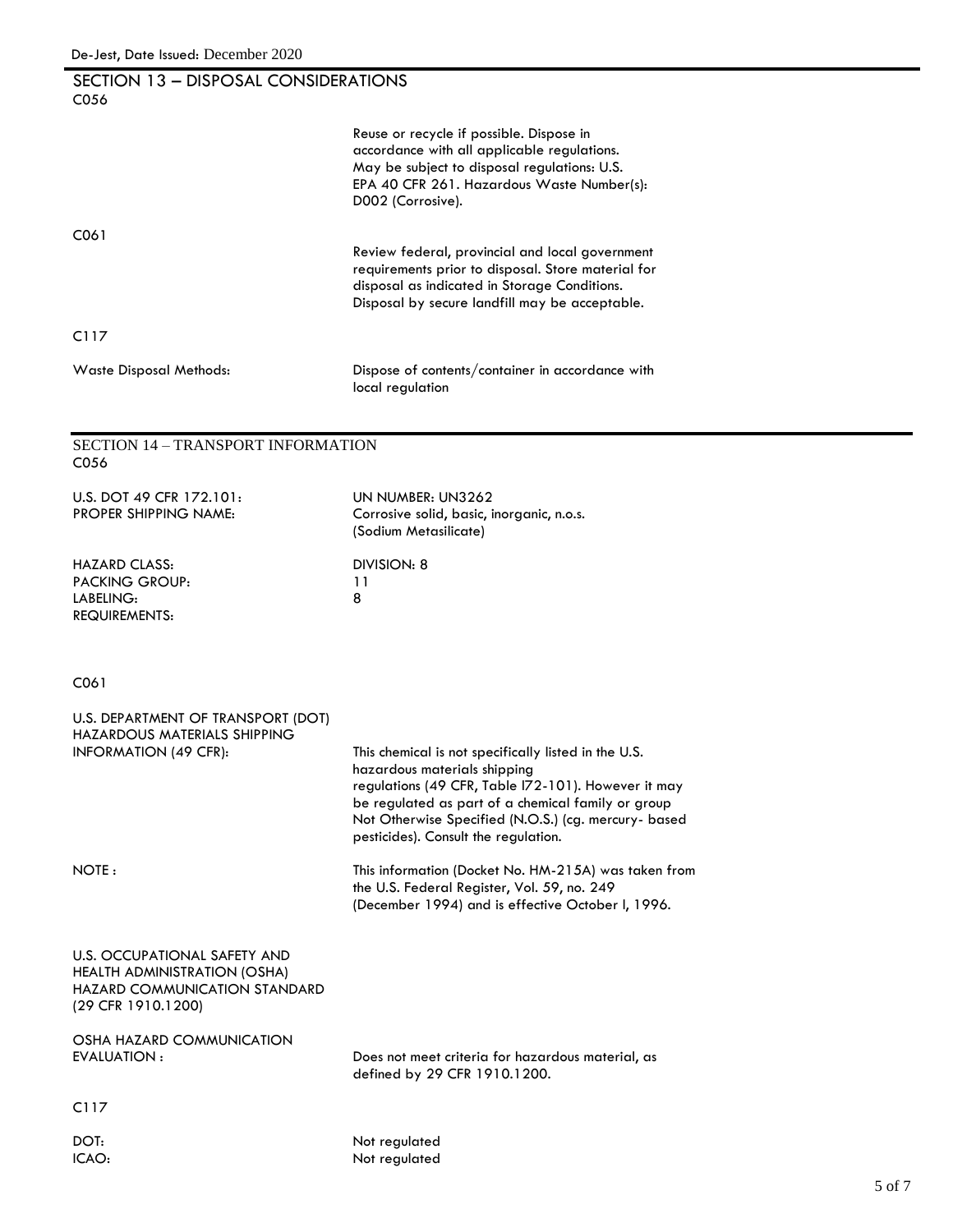| De-Jest, Date Issued: December 2020                                                 |                                                                                                                                                                                                                                                                                                                                                                                                          |        |
|-------------------------------------------------------------------------------------|----------------------------------------------------------------------------------------------------------------------------------------------------------------------------------------------------------------------------------------------------------------------------------------------------------------------------------------------------------------------------------------------------------|--------|
| IATA:                                                                               | Not regulated                                                                                                                                                                                                                                                                                                                                                                                            |        |
| IMDG/IMO:                                                                           | Not regulated                                                                                                                                                                                                                                                                                                                                                                                            |        |
| ADR:                                                                                | Not regulated                                                                                                                                                                                                                                                                                                                                                                                            |        |
| ADN:                                                                                | Not regulated                                                                                                                                                                                                                                                                                                                                                                                            |        |
| SECTION 15 - REGULATORY INFORMATION<br>C056                                         |                                                                                                                                                                                                                                                                                                                                                                                                          |        |
| <b>U.S. REGULATIONS</b>                                                             |                                                                                                                                                                                                                                                                                                                                                                                                          |        |
| <b>OSHA REGULATORY STATUS:</b><br><b>OSHA Hazard Communication Standard</b>         | This material is considered hazardous by the<br>(29 CFR 1910 1200)                                                                                                                                                                                                                                                                                                                                       |        |
| CERCLA SECTIONS 102a/103:<br><b>HAZARDOUS SUBSTANCES</b><br>(40 CFR 302.4)          | Not regulated.                                                                                                                                                                                                                                                                                                                                                                                           |        |
| EPCRA EXTREMELY HAZARDOUS:<br>SUBSTANCES (40 CFR 355.30)                            | Not regulated                                                                                                                                                                                                                                                                                                                                                                                            |        |
| $EPCRA$ SECTIONS 311/312<br><b>HAZARD CATEGORIES:</b><br>(40 CFR 370.10)            | Acute Health Hazard                                                                                                                                                                                                                                                                                                                                                                                      |        |
| <b>EPCRA SECTION 313:</b><br>(40 CFR 372.65)                                        | Not regulated.                                                                                                                                                                                                                                                                                                                                                                                           |        |
| OSHA PROCESS SAFETY (PSM):<br>(29 CFR 1910.119)                                     | Not regulated                                                                                                                                                                                                                                                                                                                                                                                            |        |
| FDA:                                                                                | Sodium Silicates have Generally Recognized as<br>Safe (GRAS) status under specific FDA<br>regulations. Refer to 21 Code of Federal<br>Regulations (CFR) 173, 175, 176, 177, 182,<br>and 184, which is accessible on the FDA's<br>website. This product is not produced under<br>all current Good Manufacturing Practices (cGMP)<br>requirements as defined by the Food and Drug<br>Administration (FDA). |        |
| NATIONAL INVENTORY STATUS:                                                          |                                                                                                                                                                                                                                                                                                                                                                                                          |        |
| <b>U.S. INVENTORY STATUS:</b><br><b>Toxic Substance Control Act:</b><br>TSCA 12(b): | All components are listed or exempt<br>This product is not subject to export<br>notification                                                                                                                                                                                                                                                                                                             |        |
| C <sub>06</sub> 1                                                                   |                                                                                                                                                                                                                                                                                                                                                                                                          |        |
| Label Hazard Warnings:                                                              | CAUTION! MAY CAUSE IRRITATION TO SKIN, EYES, AND<br>RESPIRATORY TRACT. MAY BE HARMFUL IF SWALLOWED OR<br>INHALED.                                                                                                                                                                                                                                                                                        |        |
| Label Precautions:                                                                  | Keep container closed.<br>Use with adequate ventilation.<br>Avoid breathing the dust.<br>Wash thoroughly after handling.<br>Avoid contact with, eyes, skin and clothing.                                                                                                                                                                                                                                 |        |
| Label First Aid:                                                                    | If inhaled, remove to fresh air. Get medical attention<br>for any breathing difficulty.<br>In case of contact, immediately ?ush eyes or skin with<br>plenty of Water for at least 15 minutes. Get medical<br>attention if initation develops or persist. If                                                                                                                                              | 6 of 7 |

 $\blacksquare$